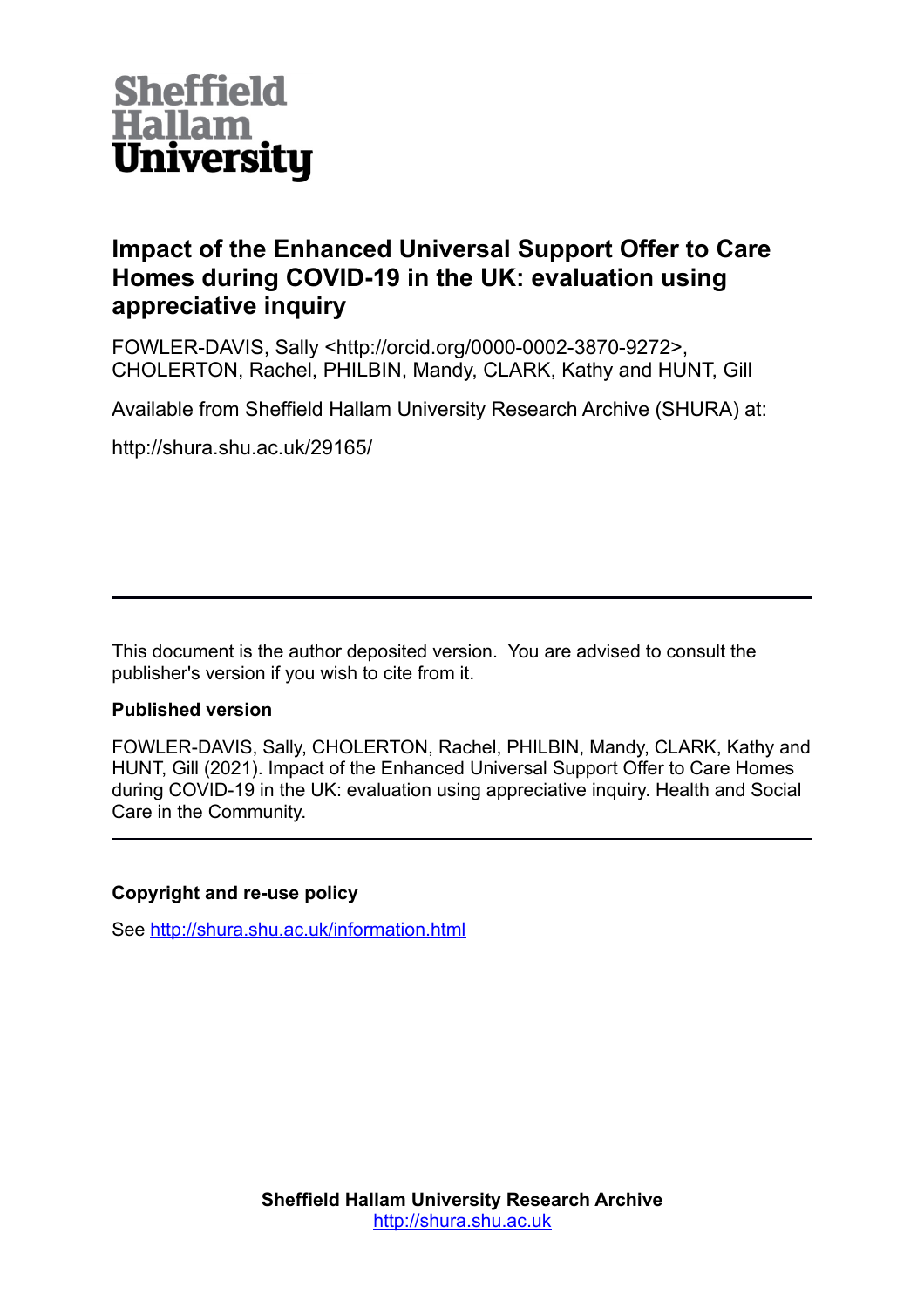# **ORIGINAL ARTICLE**



**WILEY** 

# **Impact of the Enhanced Universal Support Offer to Care Homes during COVID-19 in the UK: Evaluation using appreciative inquiry**

**Sally Fowler-Davis DBA1** | **Rachel Cholerton PhD1** | **Mandy Philbin MSc<sup>2</sup>** | **Kathy Clark BSc<sup>3</sup>** | **Gill Hunt MSc<sup>4</sup>**

1 Sheffield Hallam University, Sheffield, UK

<sup>2</sup>Spectrum CIC, Wakefield, UK

<sup>3</sup>Association of Directors of Social Services, UK

4 NHS England & Improvement, Leeds, UK

**Correspondence** Sally Fowler-Davis, Sheffield Hallam University, Sheffield, UK. Email: [s.fowler-davis@shu.ac.uk](mailto:s.fowler-davis@shu.ac.uk)

**Funding information** Better Care Fund via NHS Sheffield CCG.

#### **Abstract**

There are over 2,300 care homes in the North East and Yorkshire Region, with rising rates of COVID-19 infection in April 2020. The Enhanced Universal Support Offer (EUSO) planned to improve support to care homes, working collaboratively with local integrated community services. Implementation was organised at 'place', through clinical commissioning and it was focused on leadership, prevention, additional clinical support, and workforce planning. The aim of the evaluation research was to understand the impact of the EUSO. The evaluation was co-produced by a group of senior leaders with additional academic involvement. An appreciative inquiry approach informed the interviews and focus groups with representative stakeholders. A thematic analysis using NVivo enabled a validation process and the data were charted into a systems framework. Data analysis resulted in five high level themes: Communication, Working Relationships, Systemic Perceptions, COVID-19 Implementation, and Organisational Support. Best practices were associated with joint working between health, local authority and care homes including medication optimisation and technology use. Care homes valued access to a named General Practitioner and community nursing working as a part of a wider multidisciplinary team. Conversely an overly reactive response to care homes combined with 'command and control' limited the benefits that were achieved. The EUSO was delivered at pace and resulted in an increased appreciation of the policy and principles of care home residents and workforce. The evaluation reflected a need to appreciate the care homes' knowledge and experience of resident wellbeing, and more fully involve them in the design of the support.

#### **KEYWORDS**

appreciative inquiry, care homes, COVID-19, evaluation, integrated services

**Abbreviations:** CCG, Clinical Commissioning Group; EUSO, enhanced universal support offer; ICS, integrated care system; NE&Y, North East and Yorkshire.

This is an open access article under the terms of the [Creative Commons Attribution-NonCommercial](http://creativecommons.org/licenses/by-nc/4.0/) License, which permits use, distribution and reproduction in any medium, provided the original work is properly cited and is not used for commercial purposes. © 2021 The Authors. Health and Social Care in the Community published by John Wiley & Sons Ltd.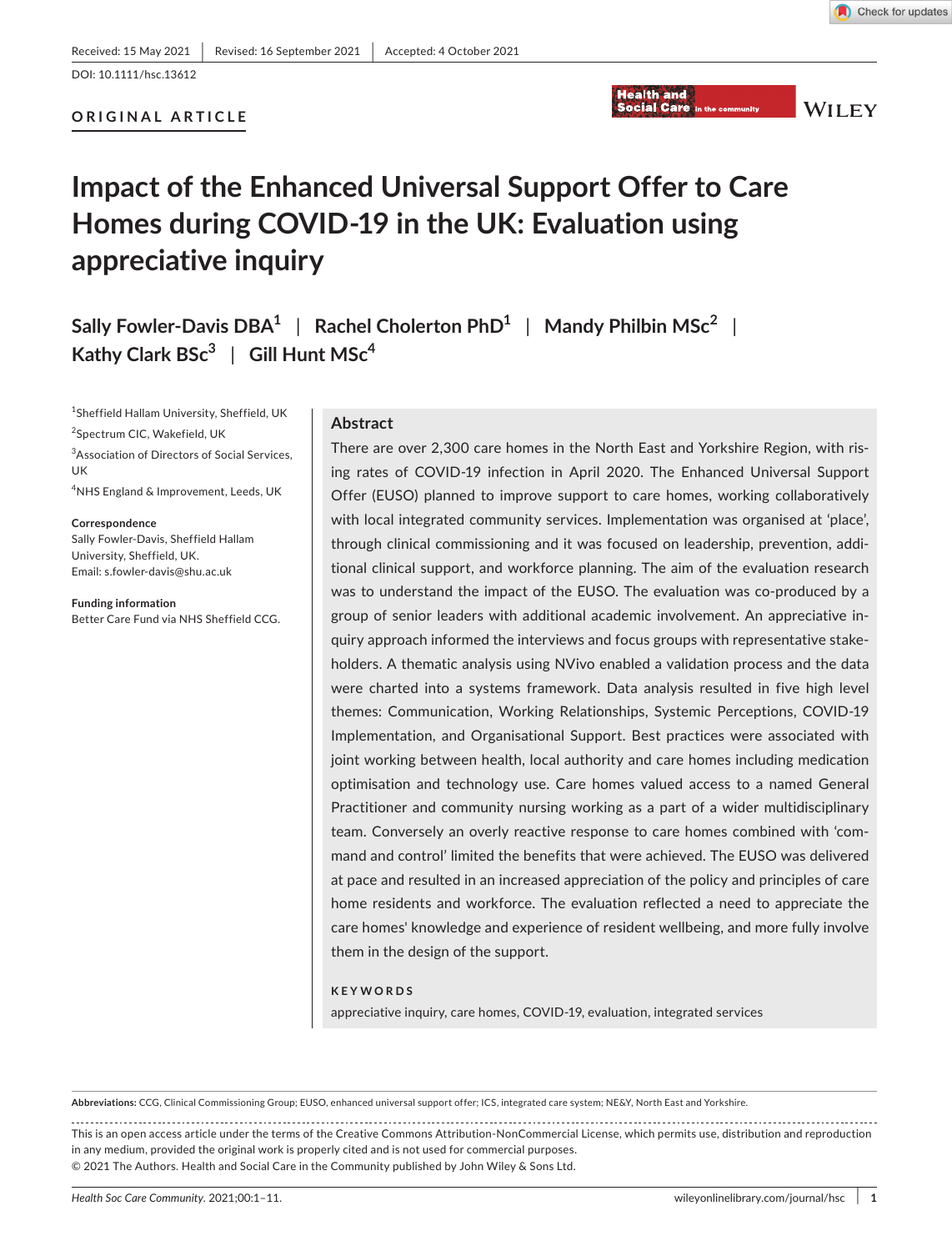# **1** | **INTRODUCTION**

In February 2020, English care homes rapidly adapted their practices in response to the COVID-19 pandemic. In March 2020, NHS England & Improvement (NHSE&I) published the refreshed 'Framework for Enhanced Health in Care Homes' (Didehva et al., 2020), requiring the NHSE&I in seven regional teams to implement specialised services at a local level across England. A multi-agency collaborative approach was regionally organised, namely, the 'Enhanced Universal Support Offer to Care Homes' (EUSO) to reconfigured community services (Marshall et al., 2020). Using a networked approach to delivery, backed by appropriate information sharing arrangements (Didehva et al., 2020; NHS, 2020a) the emergency response included escalation processes associated with personal protective equipment (PPE) and COVID-19 testing along with an IT infrastructure to support virtual consultations (BMJ, 2020b).

With over 2,300 CQC registered care homes in the North East and Yorkshire Region (NE&Y) and with rising infection rates, 12% additional mortality was recorded in April 2020. In response, partner organisations across health and social care combined efforts and expertise around a set of 'universal principles' that included leadership, prevention, additional clinical support and workforce. Implementation was planned to be delivered at pace by four integrated care systems (ICS) with self-assessment against core metrics in May until July 2020. A configuration of organisations included primary care, public health and local authorities to be accountable and responsible for the quality, financial and operational performance, and assurance of the NHS.

The EUSO included key improvements that included ensuring that every care home had a named clinical lead (e.g., a General Practitioner [GP]), a daily supportive call (from a partner organisation), and access to infection prevention and control (IPC) advice and training. In addition, a daily or virtual visit was offered by a community nurse, and support to develop outbreak plans. All residents were required to have personalised care plans and to raise concerns via an existing capacity tracker online system. A weekly multidisciplinary team (MDT) meeting with GPs, community nurses and allied health professionals was undertaken with each home, to support vulnerable residents and access specialist community services (i.e., pharmacy support for medication supply and review). As residents being discharged from hospital to care homes were a serious infection risk, care home staff were offered testing, psychological support and 24 hr guidance and end of life guidance, using remote monitoring and online educational resources.

#### **1.1** | **Care home context**

The impact of the virus on care homes was a critical factor in designing system changes and policy implementation measures, to ensure that early failures were addressed and that a EUSO was made available to care homes.

The care home sector is predominately made up of independent commercial organisations with local authorities and clinical

#### **What is known about the topic**

- The COVID-19 pandemic had a devastating effect on care home residents
- Regional planning sought to alleviate harm with community services
- A sustained approach to transformation is needed in workforce, funding models, technology adoption and integrated care

#### **What this paper adds**

- An evaluation of impact of the enhanced offer to care homes during the pandemic
- Interagency, cross sector and multidisciplinary relationship and communication led to better outcomes
- Re-confirms the need for consistent effective leadership and delivery of integrated care in association with the care home sector

commissioning groups funding a proportion of care home residents with formal contractual arrangements. The structure of the sector and contractual arrangements institutionally separated from the health system have been cited as a critical factor in response to the pandemic (Daly, 2020). The widespread market dependence on care homes to care for the oldest and most vulnerable adults created a highly complex system of provision (Devi et al., 2020).

By May 17, 2020, the CQC reported 36% of care homes in England had reported an outbreak of COVID-19 (Care Quality Commission, 2020), with mortality concentrated in homes with known outbreaks (Burton et al., 2020). Care homes individually and collectively introduced significant local policies and practices to shield residents and to minimise outbreaks of infection. Systemic and organisational issues included staff turnover, care worker sickness, supply and expense of agency staff, IPC measures, and during the early stages of the pandemic, access to and costs of PPE (BMJ, 2020a).

By the end of June 2020, there had been 21,775 deaths recorded nationally, within care homes from COVID-19 with care home residents accounted for at least 40% of all COVID-19 related deaths in the UK (Bell et al., 2020); the highest mortality rates in Europe (Devi et al., 2020). In addition, a survey evaluation of 9,000 care homes in England identified potential risk factors such as the prevalence of infection in staff and the use of agency staff (ONS, 2020). Critical review of the measures has suggested that widespread testing, and more embedded health and care practices would have resulted in fewer deaths and better outcomes for residents (Devi et al., 2020).

The pandemic presented unprecedented challenges that required a well-coordinated response across central and local government, health services, and non-government sectors (Comas-Herrera et al., 2020). More integrated working between care homes and primary health services was deemed to have the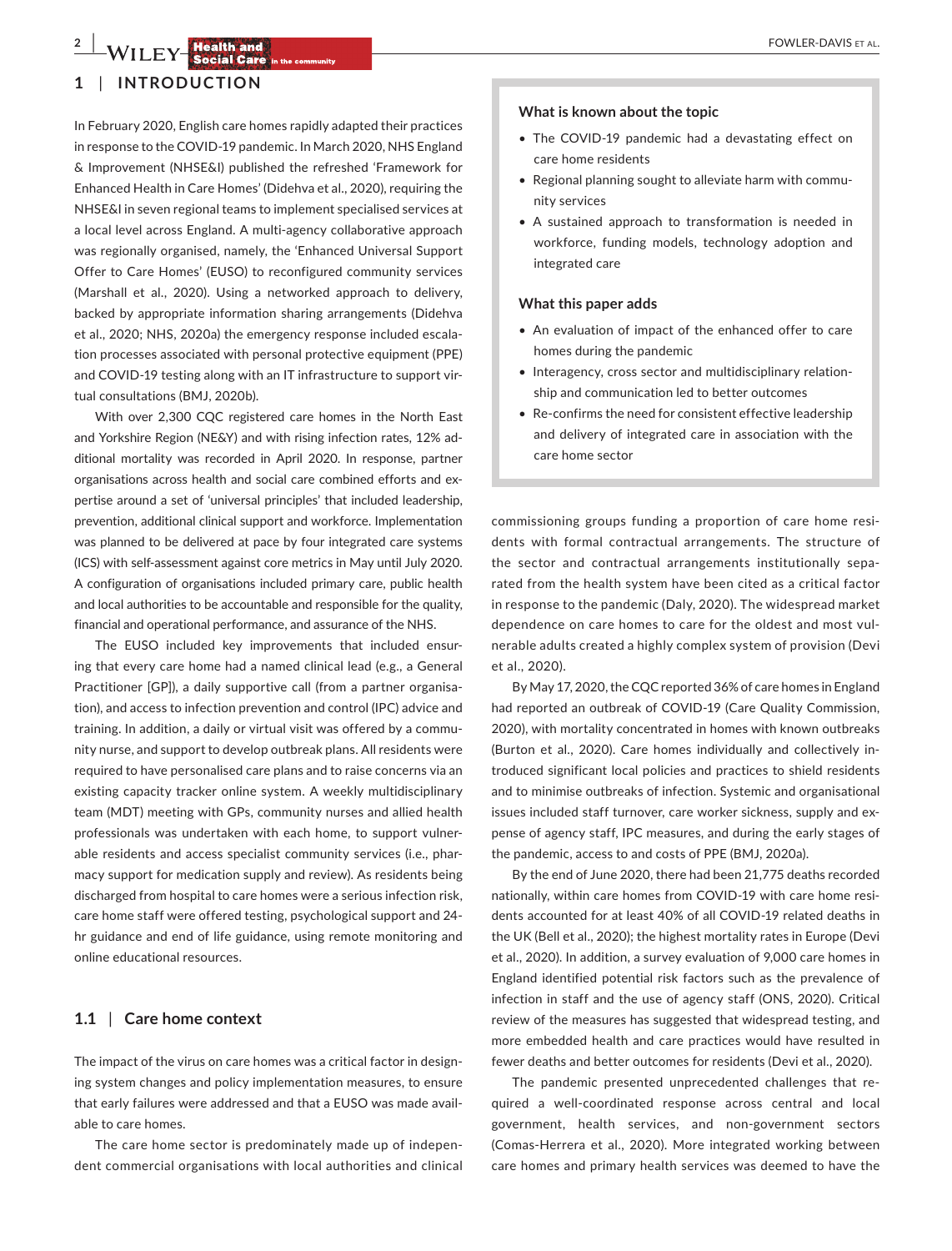potential to improve quality of care (Gage et al., 2012). As a result of the current context of COVID-19 and literature highlighting the importance of integrated working in improving quality of care, the aim was to understand the impact of the universal enhanced support offer to care homes using co-production methods, appreciative inquiry (AI) and analysis.

# **2** | **METHOD**

In July 2020, this qualitative evaluation was commissioned to begin to understand the impact of the interventions and the success of the implementation process. The principles of AI were used to inform the design of the evaluation. AI is considered to be a strength-based approach that focuses on positive dialogue and change (Trajkovski et al., 2013). It has been used in previous research to help transform practice in healthcare and social care settings (Scerri et al., 2019; Watkins et al., 2016) and has been effective in promoting a collaborative approach to change within the health & care systems (Lavender & Chapple, 2004; Trajkovski et al., 2013).

The evaluation took place between July and October 2020, in the context of a continuing pandemic. The evaluation design sought to engage participants and stakeholders selected for their involvement in delivering the EUSO programme, working in NE&Y region of England.

The co-design of the evaluation was undertaken by a steering group of representatives chaired by the Senior Clinical Lead NHSE/I in NE&Y region and included academic involvement. The group included Public Health, an Associate of ADASS, representatives of the Better Care Fund and Skills for Care and Chief Nurses and Directors of Nursing of the CCGs. They committed to participate in an experience-based investigation reflecting the constructionist approach of AI (Bushe & Kassam, 2016), using their shared knowledge of health and care management and a commitment to guiding principles, end goals and timescales (Greenhalgh et al., 2016). The steering group developed the approach and designed data collection methods, engaged academic partners to undertake analysis and participated in several workshops to synthesis data. For example, the interview topic guide was formulated based on the 4-D cycle; Discover, Dream, Design, Destiny (Ludema & Fry, 2012).

Qualitative interviews and focus groups took place between August and September 2020, following the first surge of the COVID-19 pandemic and following the initial delivery of the EUSO. Ethical approval was provided by Sheffield Hallam University (Approval ID: ER26371908, August 2020) and carried out in accordance with the relevant guidelines and regulations to complete the study. As a service evaluation, no further Health Regulation Authority (HRA) approval was necessary. The study was sponsored by NHSE&I and funded by the Better Care Fund NE&Y. The paper is reported following the Consolidated Criteria for Reporting Qualitative Research (Tong et al., 2007).

# **2.1** | **Recruitment**

Purposive sampling was used to recruit participants to take part in interviews and focus groups. Those working in or with care homes for older people and learning disabilities in the region specified were recruited. Participants were community practitioners; nurses, pharmacists, care home managers and staff representatives and GPs. Managers of services were also included from all participating organisations. They were contacted by the project lead and provided with a participant information sheet before being invited to interview. Emails were sent to confirm interview times (one-to-one) or in focus groups, via video call. Informed consent was obtained from all participants, based on their verbal consent to the interviewer. Interviewers asked the participant to respond clearly with 'yes' or 'no' and recordings were kept for assurance purposes. Video calls were chosen due to coronavirus social distancing guidelines and were arranged via NHSE&I administration, enabling specific targeting of groups and individuals across the region. Participant lists and data were all retained in the NHS. A group of Public Health Support Officers and Graduate Management Trainees were involved in the project and trained to use AI methods and a data collection tool that was co-designed by the steering group.

# **2.2** | **Data collection**

Six interviewers undertook data collection. A combination of interviews and focus groups were planned, to reveal different findings relating to the EUSO offer and contribute to a complete understanding of the support given (Lambert & Loiselle, 2008). Interviews and focus groups were planned to find out about the individual managers' and staff attitudes, beliefs and feelings arising from the programme, and enabled a multiplicity of views and understandings from groups.

A facilitated interview or 'topic' guide was used to direct 40-min interviews and answer questions pertaining to the evaluation of the EUSO, where they had been directly tasked with care home support during the pandemic. The topic guide included; a description of the benefits of the support offer, and prompts included, what factors helped the effectiveness of the support offer, and whether there was any feedback from residents and families (see Appendix 1).

Field notes were taken by the interviewers during and directly after the interviews and focus groups and recordings were reviewed to support accuracy. Participants were sent a debrief sheet with contact details for the purpose of post-interview queries or concerns. Field notes were chosen to be able to highlight important and salient discussions at the time of interview (Tessier, 2012).

#### **2.3** | **Data analysis**

Data analysis followed a hybrid approach, as developed by Fereday and Muir-Cochrane (2006), enabling inductive and deductive thematic analysis. After interviews and focus group data were collated,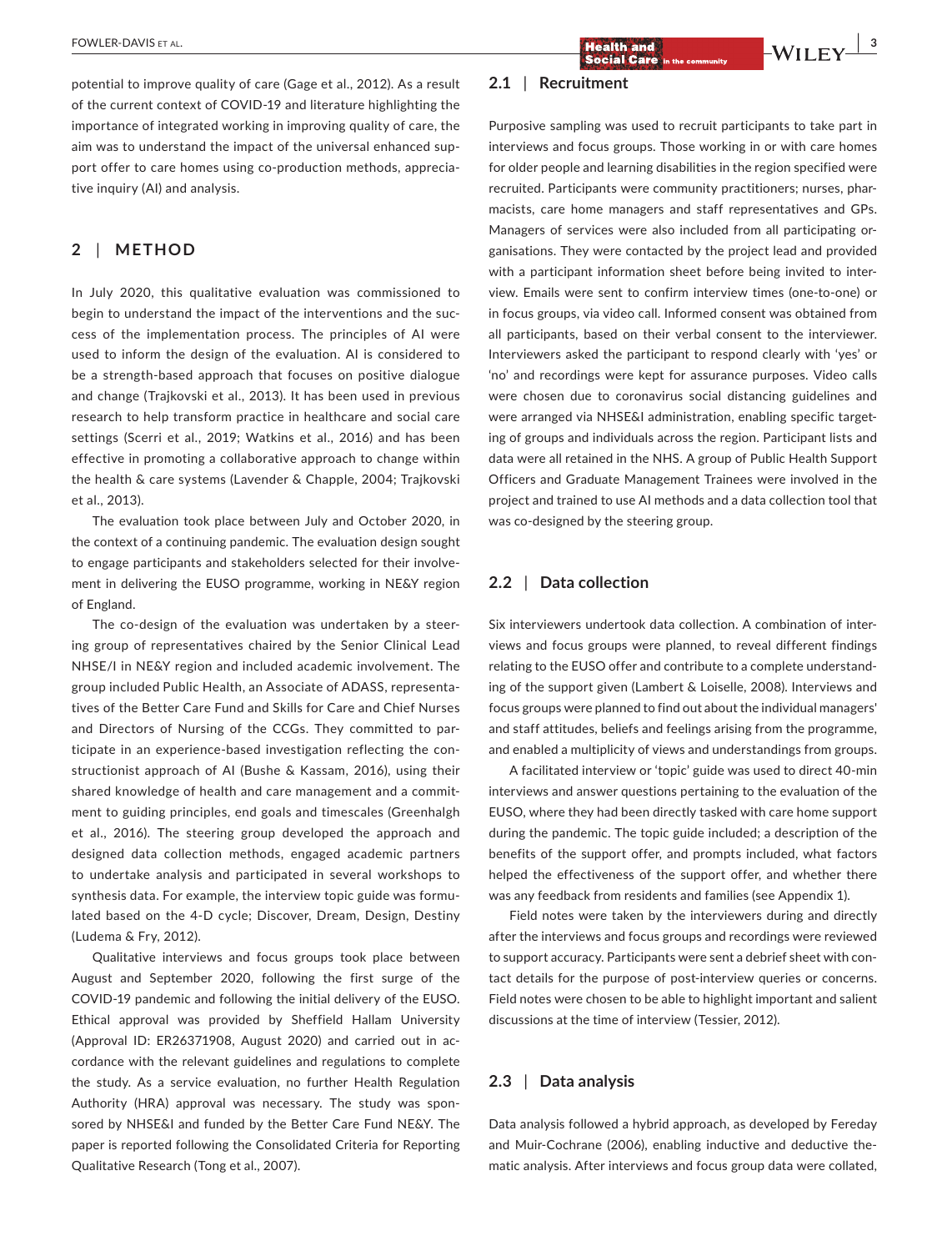an initial meeting with a sub-group of the steering group, one of the interviewers (a public health graduate) and stakeholder discussed coding and identified salient themes from a sample of the interview and focus group field notes. Agreement was reached around initial themes, focusing on cultural aspects of the care sector, relationships, infrastructure, communication, and care sector procedures. Further analysis included testing the reliability of the code, with members of the research team coding documents with the codes and themes identified.

One member of the research team continued to summarise data and worked in an iterative manner, using inductive and deductive coding. The research team developed five overarching higher order themes with single comments from interviews and focus groups. NVivo 11 (QSR International Ltd.) was used to organise codes and lower order themes into the correct higher order themes.

#### **2.4** | **Data synthesis**

Data analysis was followed by an online workshop that involved the steering group of the EUSO, for the purpose of building a shared understanding of the data (Birt et al., 2016). The group prioritised higher and lower order themes and organise data into 'organisational levels' (microsystems, mesosystems, and macrosystems). A 'Systems Transformation Framework' (Staines et al., 2015) appeared to support the presentation of data; enabling the recognition of impact from the integrated approach to the programme and reflecting the focus on 'bottom up' as well as top down improvement considerations (Côté et al., 2020; Williams et al., 2009). The macrosystem applied to any lower order theme relating to National Policy and Systems, the mesosystem applied to lower order themes relating to the ICS areas, and microsystem relating to any lower order theme focusing on frontline teams and services (e.g. care homes themselves). Recommendations were formulated from the framework for presentation to further NHS personnel.

# **3** | **RESULTS**

#### **3.1** | **Participants**

Fourteen one-to-one interviews and eight focus groups were conducted. Interviewees represented providers and planners associated with care homes across four ICSs in the regions. Participants were classified into four groups: registered managers (e.g., care home managers), community practitioners (e.g., community nurses, CCG pharmacists), primary care practitioners (e.g., GPs), and senior managers (e.g., service directors, CCG chief nurses). Focus groups were conducted with similar professionals in each group (e.g., community nurses taking part in one focus group) and contained between two to ten participants. Specific interview quotes and focus groups are anonymised to protect participant identity. See Table 1 for further information.

#### **TABLE 1**  Overview of participants

| Type of participant        | No. of<br>focus | No. of<br><b>interviews</b> | Total<br>participants |
|----------------------------|-----------------|-----------------------------|-----------------------|
|                            | groups          |                             |                       |
| Registered managers        | 2               | 2                           | 9                     |
| Senior managers            | 3               | 4                           | 19                    |
| Community practitioners    | 3               | 4                           | 21                    |
| Primary care practitioners | - 0             | 4                           | 4                     |
|                            |                 |                             | 53                    |

## **3.2** | **Themes**

Five themes were generated from the data in relation to the EUSO in care homes. These are Organisational Support, Working Relationships, COVID Implementation, Systemic Perceptions, and Communication.

# **3.3** | **Organisational support**

There were a range of benefits in care homes, including positive support in training care home staff and utilising technology for remote consultations. One example from a participant was the hope that the systems continues 'to use technology to reduce barriers between care homes and GPs. We've come along so much in COVID, not to lose that.' (Community practitioner, focus group).

Facilitators under this higher order theme include *Integrated Leadership, Consistent Training, Technology Adoption* and *Access to Clinical Practitioners*. Participants commented that the *clear delegation of leadership across organisations* was a significant facilitator for an effective offer (registered managers, focus group), which enabled rapid decision making and a sense of control in care homes, for example, clear local authority leadership facilitated good reporting measures, messaging, and guidance. Regionally devolved leadership enhanced the responsibility of ICS leads and one participant noticed the direct effects of this transfer of leadership,

> Because the enhanced programme firmly put the responsibility if you like, or the leadership in the Directors of Nursing… that gave me the opportunity or very much allowed me to work with them [care homes]

> > (P2, senior managers, focus group).

*Consistent training* was highlighted as being a facilitator in interviews and focus groups, with one interviewee (registered manager) highlighting that the training regarding PPE had been useful to enable prevention planning. There were "carers [who] had a willingness to learn new skills" (P1, registered managers, focus group), that had previously been underutilised. *Technology adoption* was commonly discussed in focus groups and interviews, and facilitators in this area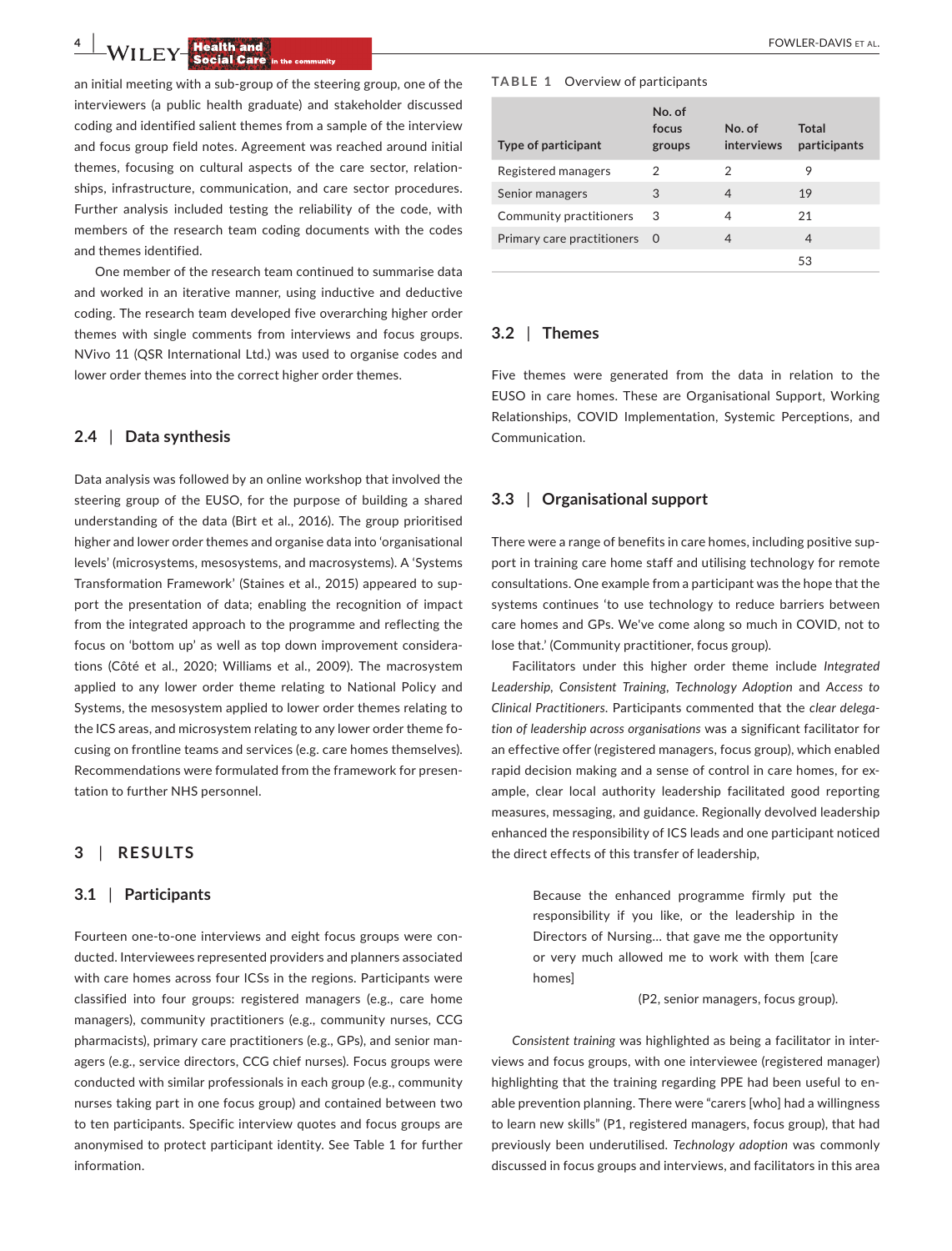included the *successful integration of IT clinical systems and tablets*, to the *supply of video calling software for MDTs*. Many service providers and ICS staff highlighted the usefulness of *introducing tablets into care homes*, preventing unnecessary visits (community practitioners, focus group) and contacting GPs and families of service users (registered managers, focus group).

Conversely, sub-themes in learnings included a *Lack of Clinical Support, Technology Gaps, Training Shortfalls*, and *Leadership Gaps*. A *lack of technology integration* was reported with frustration about the lack of interoperability and poor internet connections. Different IT systems were used across service providers, stating 'GPs aren't on the same IT system so we can see the same resident but we don't know what has been done' (P2, community practitioners, focus group. There was a reported *need to identify strong and clear leadership at all levels* with many expressing the need for greater coordination of support in relation to knowledge and dissemination of guidance "*One of the challenging areas was around public health leadership… they need to be able to respond quickly with guidance*" (P1, senior managers, focus group). In some cases, no clinical support was offered and the impact of the EUSO described as being 'next to none' (registered manager, interview).

## **3.4** | **Working relationships**

The EUSO was designed to build on the existing relationships between the care home sector and the microsystems delivering direct care and the mesosystem offer of coordination. Sub-themes included *Thriving Connections, Staff Wellbeing* and *Families*. Service providers welcomed the EUSO as an opportunity to build relationships across the community; with nurse teams, carers and residents (Primary Care Practitioner, interview). Some registered managers felt they had *solidified relationships that were already there before the pandemic* (senior manager, interview). Community nurses and pharmacists experienced *more engagement from MDTs* and felt that there was *collaborative working between care homes and stakeholders*. One care home chief executive cited an increase in sharing of information at the mesolevel, between public health and health commissioning. Another senior manager said 'as a statutory organisation we are working much closer, and Public Health which we haven't mentioned yet have been there, so that is a definite positive' (P2, senior manager, focus group).

The analysis also revealed *Resistance to Full Collaboration* and some continuing frustrations about access to homes; 'they' [care homes] were "tetchy about people coming in and out" (P2, Community Practitioner, focus group). *Variation in Commitment to Shared Outcomes* reflected the wide and continued variation in services resulting from working relationships. There was frustration expressed about *strained relationships*, and community practitioners assumed "that everyone was a COVID [case]" (P1, registered managers, focus group). Some care providers reported a lack of involvement from medical professionals, and there were varying statements from care providers, some highlighting a *lack* 

*of involvement from medical professionals*, reflecting varied commitment of community teams.

# **3.5** | **COVID implementation**

Implementation was deemed impactful, but depended on the availability of preventative measures. This theme included sub-themes relating to *Early Implementation, Enhanced Operational Practice in Care Homes, a Nominated GP or Nurse, Policy Supporting Practice*, and *Effective Processes for Care Planning*. *Early Implementation* was discussed by most interviewees and focus groups, and *pre-implemented support before the lockdown* was considered a key benefit. Some care home providers felt that their care home had been proactive and had locked down before the guidance was confirmed (registered managers, focus group). Some NHS CCGs had their own infection control teams (senior managers, focus group), and one interview stated that one local care home ignored the support offer as they were already receiving services (primary care practitioner, interview). One practitioner stated that due to collaborative planning 'this has brought us closer together to work in partnership… 10 years forward' (P5, Community Practitioner, focus group). Other important aspects of EUSO implementation included the *Nominated GP or Nurse*, with registered managers and community teams welcoming this as one of the more impactful initiatives. One registered manager called it a "huge success," and a benefit "having someone who understands and to be with you" (P7, registered managers, focus group). Equally, senior managers acknowledged the benefit of having a nominated medical professional, stating that "I think just gives them the support that they're not on their own" (senior manager, interview).

The assets generated were not experienced across all areas. Other sub-themes include; *care home heterogeneity of the response to COVID*, *Command and Control, Poorly Operationalised Care Planning, Poor Responsiveness to Pandemic, Poor Equipment and Resourcing*, and *Poor Care Home Sector Receptivity*. One nurse stated "I think the main thing that would make a difference would be to somehow put some sort of governance, or leadership in place… we almost need to treat it [health and social care] as one unit" (P2 senior managers, focus group). Other sub-themes reflected the view that there was *inflexibility for different types of care home*, with one care home manager stating, 'there is a one size fits all approach' (P2, registered managers, focus group). In relation to the much-reported *lack of suitable discharge procedures*, one service provider highlighted that it 'would have been really useful to have a communication mechanism put in place so that the right people got the right information when that patient was discharged' (Community Practitioner, interview).

The critical issue in discharge planning was the *reduced access to PPE* and a *lack of testing* which were perceived as the main reason for viral transmissions within homes and between hospitals and care homes. One service director stated that the testing for care home staff was not properly implemented and that they were 'supposed to be offering antibody testing for care home staff, domiciliary carers.… but it's not working' (senior manager, interview). Other care home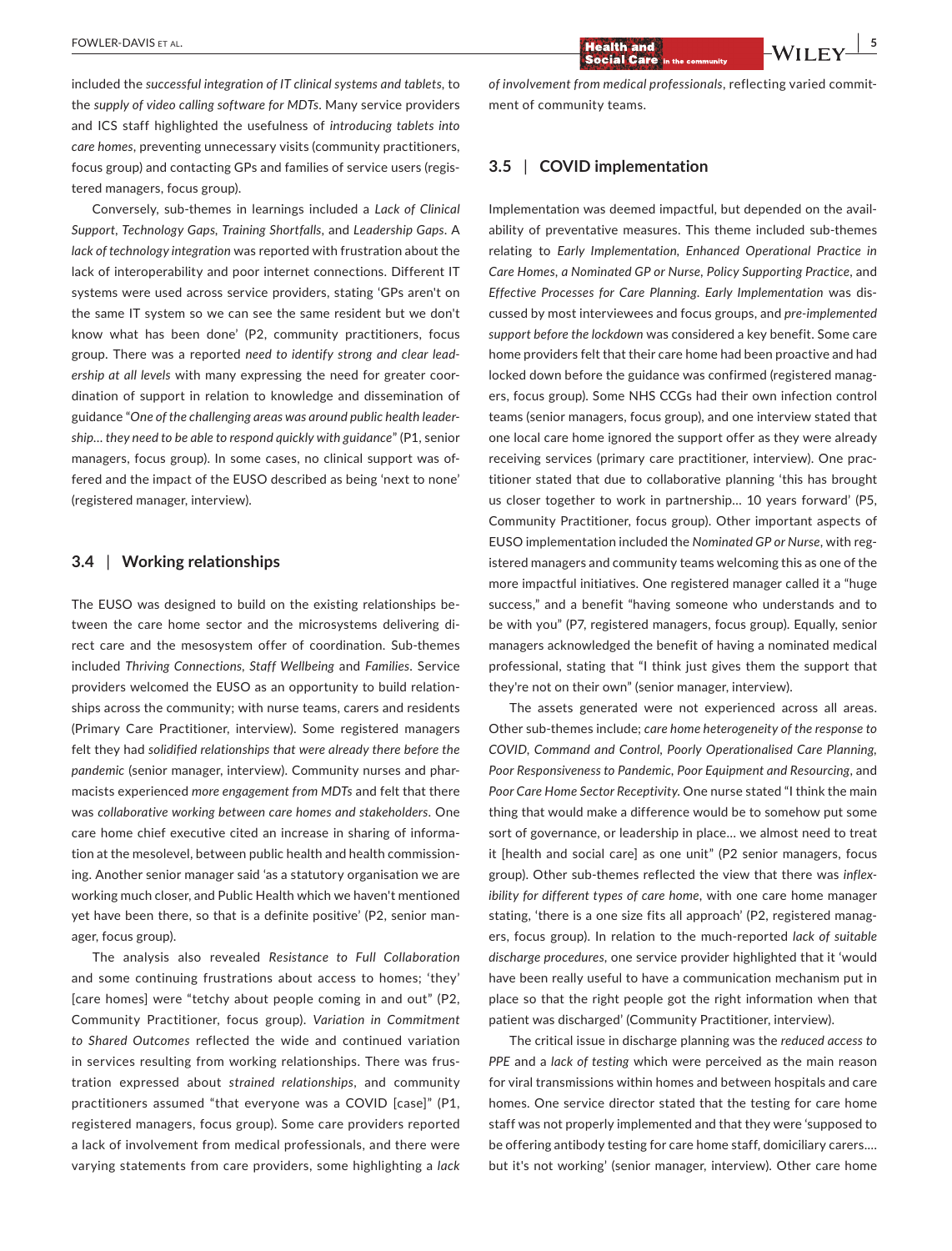managers found that they had been supported in other areas, but 'were let down on PPE' and that local councils had to find PPE for them (P4, registered managers, focus group).

# **3.6** | **Systemic perceptions**

This theme describes the wider perceptions held about the care home sector and the public view during the pandemic. There was a wide *Recognition of the Care Home Sector* alongside *Changing Perceptions within the Care Sector*. 'People are really valuing us' (P2, registered managers, focus group) was echoed by senior managers stating 'Health colleagues within the CCG are more interested now in what's going on in care homes and there's an urgency in delivering some of the items on the plan' (senior manager, Interview). Of note was a shift in perception, a *recognition that care homes are residential homes to residents*. There was a growing acknowledgement among health and care managers in the value and positioning of 'a home' and an increased recognition of the value of a resident and their place in the care home.

In contrast, some c*are homes felt abandoned*, reflecting the view that the care home sector had not been recognised fully for their role in the management of older and vulnerable people. Although one care home manager stated that 'confidence in the sector is rock-bottom', in part due to the negative media representation (P2, registered managers, focus group). *Low care home morale* was also a theme noted in discussions, especially around COVID and end of life procedures. One care home manager stated that 'due to the infection you couldn't do end of life…very difficult to mentally to find positivity within you… we are still recovering… it was very hard to lose loved ones so suddenly.' (P5, registered managers, focus group).

#### **3.7** | **Communication**

The *Accessibility of all staff (in relation to resident need)*, *Enhanced Engagement*, *Enhanced Formal Communication Processes*, and *Enhanced Collaboration Across Health and the Care Home Sector* all demonstrated the ways that the EUSO supported improved communication. One recurring theme discussed by service providers was the *Constant Contact with Care Homes*, which was praised by nurses and pharmacists. Alongside, the *Direct Contact with a GP or medical professional* was again cited by participants. One Community Practitioner stated that the 'direct contact with the GP makes them [care homes] feel very well supported' (community practitioners, focus group). Equally, the *positive collaboration with MDTs* was considered beneficial due to groups talking regularly with each other, and the *Consistent Approach from CCG and Local Authorities* was seen as positive, with care home managers stating that CCG calls were well attended and information sharing was beneficial to changing practices. One registered manager noted the praise that he had received from a resident's family member,

[Care home name] staff have been amazing during this pandemic. They go above and beyond in the case of their residents. They absolutely love it there. [Care home name] is not like a care home, it is like a family unit, and one I am so pleased that my daughter can be part of

#### (registered manager, Interview).

Also noted was *Reduced Communication between the CCG, Local Authority and Service Providers*. One service provider noted that 'communication was always an issue that we'd identified as a barrier between CCG, LA and care homes' (Community Practitioner, interview). Another interviewee also stated the lack of communication on certain discharge procedures in their area, noting the following:

> If you're sat as the manager of a care home, you probably don't understand why you're being pressured to take a Covid positive patient from hospital, because you don't understand how the situation is potentially going to be, …

> > (Community Practitioner, interview)

Other discussions centred around the *Reduced Communication between Service Providers and Families*, and the *Weekly Check-in Difficult to Maintain* for some service providers and care homes. One focus group participant noted that they felt 'there was conflicting information' and 'it was like the blind leading the blind' (P1, registered managers, focus group). The conversations reflected the occurrence of guidance being issued with very short timescales for implementation. For one manager '[The guidance was] released on a Friday which was a nightmare after an 80 hr week. You're knackered, you're nearly at crying point sometimes, and you get faced with this guidance.' (Registered Manager, interview).

#### **3.8** | **Data synthesis**

At a national and policy level (macrosystem), there was an increased appreciation of the sector and a shift away from negative perceptions, with an increased understanding about the value of investment in new ways of working that focused on care home resident wellbeing. At mesosystem level (ICS and CCG's at regional level), there was an appreciation of joint working between health, local authority and care homes and a renewed commitment to building integrated structures, systems and processes, for improvement of care home resident outcomes. Investment in medication optimisation and technology use was particularly noted, with participants highlighting how methods of connecting with residents were maintained, or even enhanced, during the lockdown. Finally, the third level of impact was the microsystem which reflected local improvement including primary care teams and care home managers' activities that linked to care home delivery. Table 2 (below) identifies operational benefits and assets and weaknesses recognised at each level. The synthesis helps to demonstrate enhanced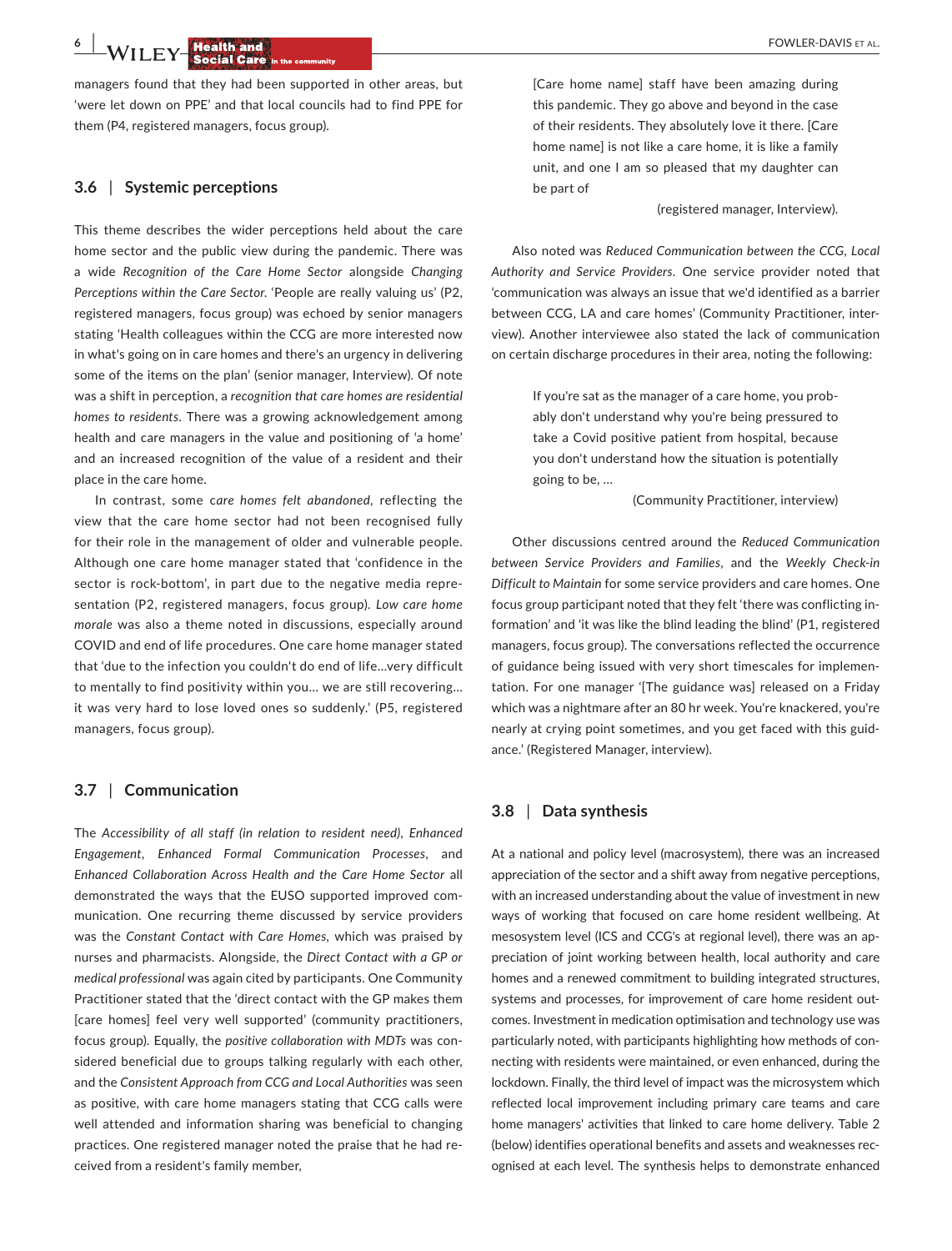#### **TABLE 2** Framework themes linked to micro, meso and macrosystems change

| <b>EUSO</b> impacts                                                                                                                                                                                                                                                                 | <b>EUSO</b> weaknesses                                                                                                                                                                                                      |
|-------------------------------------------------------------------------------------------------------------------------------------------------------------------------------------------------------------------------------------------------------------------------------------|-----------------------------------------------------------------------------------------------------------------------------------------------------------------------------------------------------------------------------|
| Outcomes in relation to organisational support<br>Mesosystem<br>Integrated leadership<br><b>Consistent training</b><br>Technology adoption<br>Access to clinical practitioners                                                                                                      | <b>Outcomes in relation to Organisational Support</b><br>Microsystem<br>Lack of Clinical Support<br>Mesosystem<br><b>Technology Gaps</b><br>Training shortfalls<br>Leadership Gaps                                          |
| Outcomes in relation to working relationships<br>Microsystem<br>Thriving connections<br><b>Families</b><br><b>Staff wellbeing</b>                                                                                                                                                   | <b>Outcomes in relation to Working Relationships</b><br>Microsystem<br>Resistance to full collaboration<br>Mesosystem<br>Variation in commitment to shared outcomes                                                         |
| <b>COVID</b> implementation<br>Microsystem<br>Early implementation (workforce changes)<br>Enhanced operational practice in Care Homes<br>Nominated GP and or Nurse<br>Mesosystem<br>Policy supporting practice<br>Effective processes for care planning                             | <b>COVID</b> implementation<br>Microsystem<br>Care home sector receptivity<br>Mesosystem<br>Command and control<br>Poorly operationalised care planning<br>Poor responsiveness to pandemic<br>Poor equipment and resourcing |
| Outcomes in relation to systemic perceptions<br>Macrosystem<br>Recognition of care home sector in public<br>Changing perceptions within care sector                                                                                                                                 | Outcomes in relation to systemic perceptions<br>Microsystem<br>Poor Care Home workforce wellbeing<br>Mesosystem<br>Misunderstanding of service offers                                                                       |
| Outcomes in relation to communication<br>Microsystem<br>Accessibility of all staff (in relation to resident<br>need)<br>Mesosystem<br>Enhanced engagement<br>Enhanced collaboration across health and<br>care home sector<br>Macrosystem<br>Enhanced formal communication processes | Outcomes in relation to communication<br>Microsystem<br>Reduced communication<br>Mesosystem<br>Lack of guidance (enhanced support offer)<br>Macrosystem<br>Lack of formal guidelines                                        |

connections and relationships as assets and begins to highlight where further improvements in provision can be made.

The microsystems (local) level also highlights that some care homes reported no additional clinical support. The level of variation in EUSO across the region was great, suggesting a highly complex relationship between the strategic and operational activity and a continuum of enablers and inhibitory factors related to the context. For instance, at meso-system, there were examples of lack of guidance, poorly operationalised care planning and in some cases a 'top down' approach that was not well received by care home managers, this contrasted with the aforementioned positive leadership processes that were perceived as beneficial ways of supporting care homes during the pandemic.

# **4** | **DISCUSSION**

The evaluation, enabled by a group of senior managers across the health, care and public sector aimed to identify how the EUSO program had impacted across the region. For many, the severe effect of the pandemic on care homes resulted from a late response from the health and care sector (Spilsbury et al., 2020). Whilst the context and time-frames were critical (Whitney & Cooperrider, 2011) and challenging, the recognition of achievement was important to teams and potentially transformative (Drucker, 2009). Stakeholders were able to demonstrate how organisations collaborated to improve quality of provision (Riege & Lindsay, 2006) and there is evidence to suggest that a shared vision and goals, together with recognition of practice innovations contributed to integrative practices (Amador et al., 2016).

A systems perspective to understanding the impact of the EUSO was useful insofar as it enabled the senior stakeholders to realise the interdependence of 'levels' (meso, macro and micro) in delivering the benefits. The evaluation suggests that there was stimulus at each level to compel organisations to act; policy to bring about rapid improvement, regional and sub-regional organisational agreements, and new collaborations and hyperlocal service negotiations and new practices. The EUSO, in some areas, accelerated the change that was in progress and in others highlighted where serious gaps existed. Integration of services is acknowledged to be difficult and generally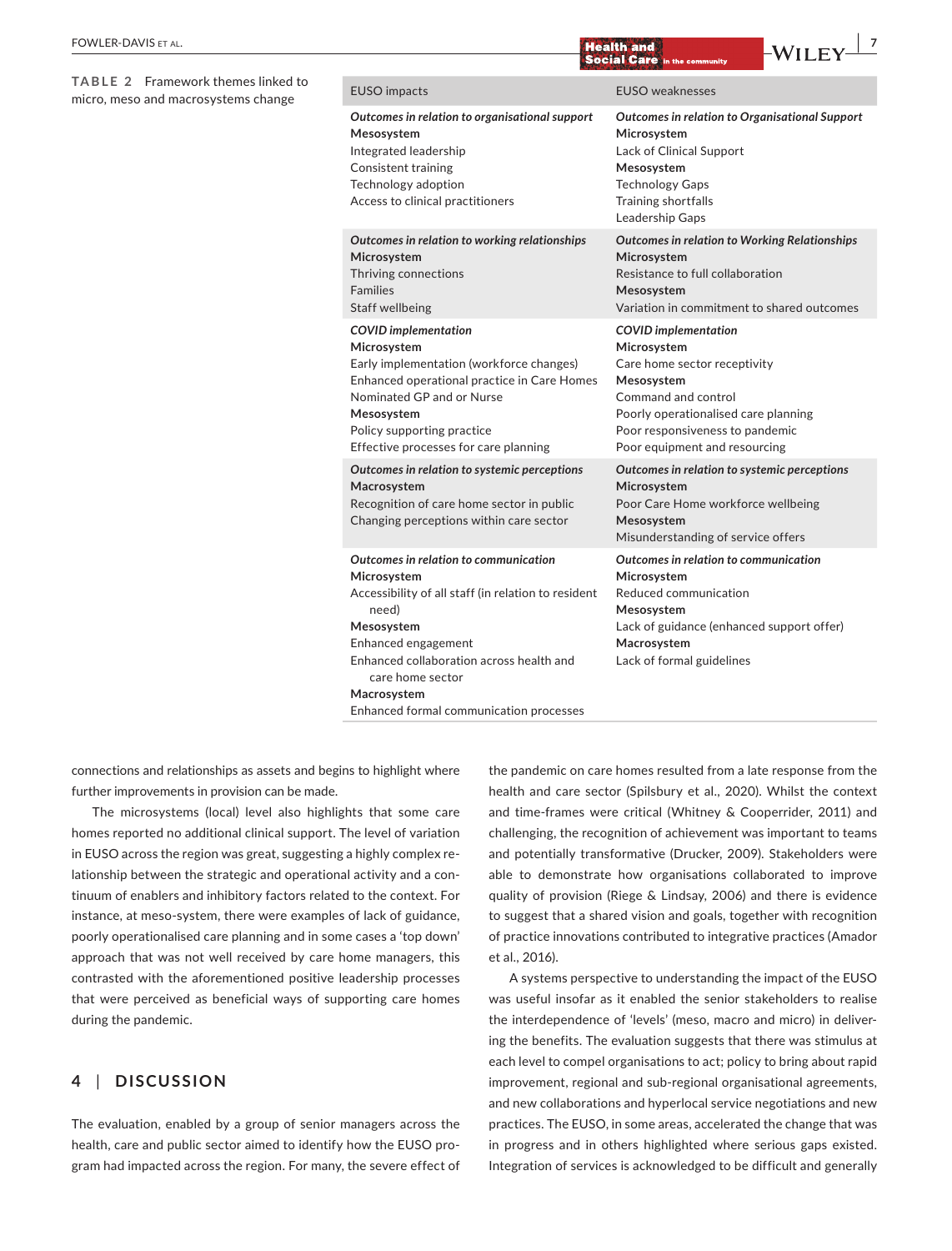**8 |**  FOWLER-DAVIS et al.

takes longer to deliver than expected (Rumbold & Shaw, 2010), but the regional response directed ultimately at the care home microsystem demonstrated horizonal integration at scale and pace with stringent vertical reporting measure to track progress.

Many of the barriers to commissioning and financing integrated services continue to exist (Wilding, 2010) perhaps because no coherent policy or consensus exists about the best arrangements for the care home sector (Goodman et al., 2016). The sustainability of the EUSO impact was not investigated but there were suggestions that strategies that support collaboration between visiting health care professionals and care home staff enable communication. The addition of some digital communication methods was clearly helpful during the pandemic and is being reported in research literature (Read et al., 2020). In keeping with previous suggestions, a sustained approach to transformation is needed in workforce, funding models, technology adoption and integrated care (Smith & Tantum, 2017). Care Home 'Vanguards' (2015–18) were interagency collaborative initiatives to improve care homes (Didehva et al., 2020) building capability and shared learning across the care home sector (Starling, 2018). Some areas in the region appeared to capitalise on their more established systems leadership practices as a result.

This study re-enforces that suggestion that; quality of health and care may depend on the presence of co-operative relationships, consistent professional communication and a 'levelling up' of the esteem for the care home provider workforce (Davies et al., 2011). Previous research has reported that neither paying clinicians to do more in care homes nor investing in training is sufficient to achieve

#### Enablers (do more)

Supportive and strong leadership - integrated and strong leadership from care home to CCG level

Building positive connections - nurturing alreadyestablished relationships with CH staff, medical providers and senior managers, as well as building positive new relationships with clear understanding and supporting wellbeing.

Early implementation of response - preparedness and anticipation of needs based on evidence and existing networking. Collaboration at every level with strategic prioritisation for improvements communicated to all providers.

Recognition of care home sector and collaboration enabling rapid implementation and outcome and impact assessment and shared evaluation Person-centred communication - a commitment to problem-solving and co-production around the resident and the care home population

better outcomes for residents (Goodman et al., 2016). It is now well accepted that integrated person-centred care depends on excellent team leadership (Kim et al., 2017; Smith et al., 2020; Warwick-Giles & Checkland, 2018) and a strategic commitment to integrated cross sector provision (Atwal & Caldwell, 2002). Furthermore, existing relationships which build trust between practitioners are found to support effective working (Gordon et al., 2018). This study re-confirms the interdependencies of leadership and working relationships across multiple systems levels and the need to focus on population health. These findings add to the literature and learning about how the care home sector might be supported to manage workforce turnover, develop new professional practices, and develop intersector and agency knowledge (Kozlowska et al., 2020). The EUSO presented an opportunity to reduce roles ambiguity, resolve conflicting priorities and enhance resources during a traumatic period for the care sector.

## **4.1** | **Strengths and limitations**

The EUSO programme and evaluation were undertaken during the COVID-19 pandemic and the data collection was expediently resourced. The planning, interviews and focus groups were conducted entirely online and there was a consequent loss of face-to-face contact with any participant, which may have sensitised the evaluators to other critical issues, particularly emotions and perceptions not revealed on-screen. Strengths of the project included enabling access to care home workers and others who may be regarded as

#### Inhibitors (try to do less)

Lack of training - a focus on training which does not meet care home needs, and no support to implement this.

Missed opportunities for collaboration - varied commitment from CCGs or Local Authorities, with added issues such as lack of integration and mismatched expectations between care homes and other stakeholders.

'Command and control' - focus on deliverables that meet the health agenda without specific guidance from care homes about the timeliness or need for support. Slow and poorly operationalised response due to inadequate and sustained team building and structures

Misunderstanding of care home services and/or 'forced' collaboration - early relationship or mis-trust or reticence in place-based integration associated with care home sector. negative view of 'low-skilled' care works perpetuated with training model and resulting dependency and/or resistance.

Disorganised communication: Confused or lack of central guidance, teamed with the lack of communication to broadcast changes in a rapidly-changing situation.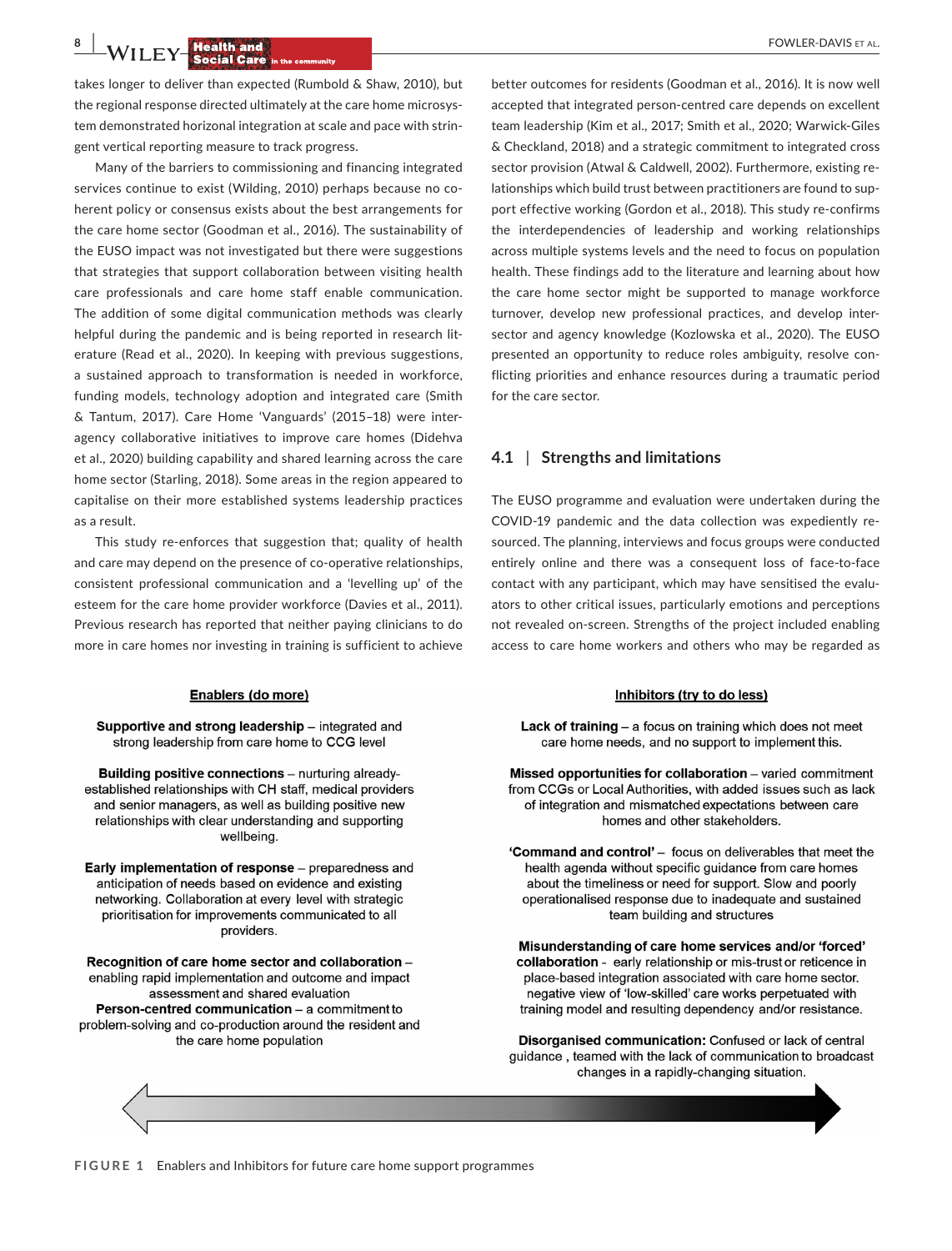more marginalised, whose perceptions and feedback on impact were included and used to inform more powerful stakeholders (Farrington, 2016). In addition, there was focus on the impact on the whole system rather than narrow measures, e.g. hospital utilisation (Rumbold & Shaw, 2010).

During the pandemic the EUSO had aimed to address population health with protection for care home staff and this element of the care home support has not been addressed in this evaluation, with very limited data that acknowledged the workforce wellbeing and scale of staff response in social care. Further work in pathway planning and evaluation is important for those with dementia and palliative care planning. Further attention may be needed to understand the support needs of residential and nursing home staff (Schols et al., 2020).

#### **4.2** | **Recommendations**

As a result of the EUSO evaluation steering group co-production, enablers and inhibitors to best practice were generated (see Figure 1). Using the data, local knowledge and additional reference to the emerging literature associated with care homes during COVID-19, exemplary practice was recognised and could be shared across the region, as well as areas where leadership, resources and methods to sustain care home development were lacking.

Integrated systems leadership across health and local authorities are critical where the best outcomes were achieved. Figure 1 suggests that there was a continuum of improvement, based on systems-thinking, that might support care homes thought integrated community provision.

# **5** | **CONCLUSION**

The evaluation reflects the perceptions of a range of stakeholders and re-confirms the need for consistent effective leadership and delivery of integrated care in association with the care home sector. Microsystem improvements were based on relationship, communication and new processes associated with technology and pharmacy practices. Unsurprisingly, interagency, cross sector and multidisciplinary relationship and communication led to better outcomes. Systems leadership is a critical factor in setting and sustaining the commitment to inclusion and representation of the care home sector as part of the health and care economy.

# **ACKNOWLEDGEMENTS**

Charlotte Lambert, Quality Coordinator, Janet Bell, Project Support Officer Ageing well, Shion Gosrani, Public Health Support Officer; Yusef Qureshi, Graduate Management Trainee; Hannah Sharpe, Graduate Management Trainee; Rebekka Shenfine, Specialty Registrar in Public Health; Melissa Brown, Specialty Registrar in Public Health; James Breckwoldt, Graduate Management Trainee; Christina Cackett, Graduate Management Trainee. Also, Jenny

**EOWLER-DAVIS** ET AL.

Sleight, NHS England and Improvement, Annie Topping NHS Northumbria Healthcare Trust, Penny Woodhead, NHS Greater Huddersfield CCG, Jeanette Scott, NHS South Tyneside CCG and Jeanette Cookson, Skills for Care.

# **CONFLICT OF INTEREST**

None.

## **AUTHORS' CONTRIBUTIONS**

SFD & RC drafted the original manuscript and GH, MP, HD and KC contributed to the analysis, editing and final submission, all authors contributed to the conceptualisation, design of the evaluation.

# **ETHICS APPROVAL AND CONSENT TO PARTICIPATE**

Sheffield Hallam University Ethics Committee Approval ID: ER26371908, August 2020 – Verbal consent was approved based on archived recording of virtual 'zoom' meetings. Participant consent was based on the researcher reading the participant information sheet and asking all participants to visually (nodding) and verbally approving their acceptance and consenting to participate on the recording. Written consent was not deemed to be necessary in addition to these measures and would have been impossible give the virtual mode of data collection.

# **CONSENT FOR PUBLICATION**

Non applicable.

#### **DATA AVAILABILITY STATEMENT**

The datasets generated and/or analysed during the current study are not publicly available due to their being archived within the NHS and not by the University but may be made available from the corresponding author on reasonable request.

#### **REFERENCES**

- Amador, S., Goodman, C., Mathie, E., & Nicholson, C. (2016). Evaluation of an organisational intervention to promote integrated working between health services and care homes in the delivery of endof-life care for people with dementia: Understanding the change process using a social identity approach. *International Journal of Integrated Care*, *16*(2), 1–11. <https://doi.org/10.5334/IJIC.2426>
- Atwal, A., & Caldwell, K. (2002). Do multidisciplinary integrated care pathways improve interprofessional collaboration? *Scandinavian Journal of Caring Sciences*, *16*(4), 360–367. [https://doi.](https://doi.org/10.1046/j.1471-6712.2002.00101.x) [org/10.1046/j.1471-6712.2002.00101.x](https://doi.org/10.1046/j.1471-6712.2002.00101.x)
- Bell, D., Comas-Herrera, A., Henderson, D., Jones, S., Lemmon, E., Moro, M., Murphy, S., O'Reiily, D., & Patrignani, P. (2020). *COVID-19 mortality and long-term care: A UK comparison COVID-19 mortality and long-term care: A UK comparison*. [https://ltccovid.org/wp-content/](https://ltccovid.org/wp-content/uploads/2020/08/COVID-19-mortality-in-long-term-care-final-Sat-29-v1.pdf) [uploads/2020/08/COVID-19-mortality-in-long-term-care-final](https://ltccovid.org/wp-content/uploads/2020/08/COVID-19-mortality-in-long-term-care-final-Sat-29-v1.pdf) [-Sat-29-v1.pdf](https://ltccovid.org/wp-content/uploads/2020/08/COVID-19-mortality-in-long-term-care-final-Sat-29-v1.pdf)
- Birt, L., Scott, S., Cavers, D., Campbell, C., & Walter, F. (2016). Member checking: A tool to enhance trustworthiness or merely a nod to validation? *Qualitative Health Research*, *26*(13), 1802–1811. [https://doi.](https://doi.org/10.1177/1049732316654870) [org/10.1177/1049732316654870](https://doi.org/10.1177/1049732316654870)
- Burton, J. K., Bayne, G., Evans, C., Garbe, F., Gorman, D., Honhold, N., McCormick, D., Othieno, R., Stevenson, J. E., Swietlik, S., Templeton,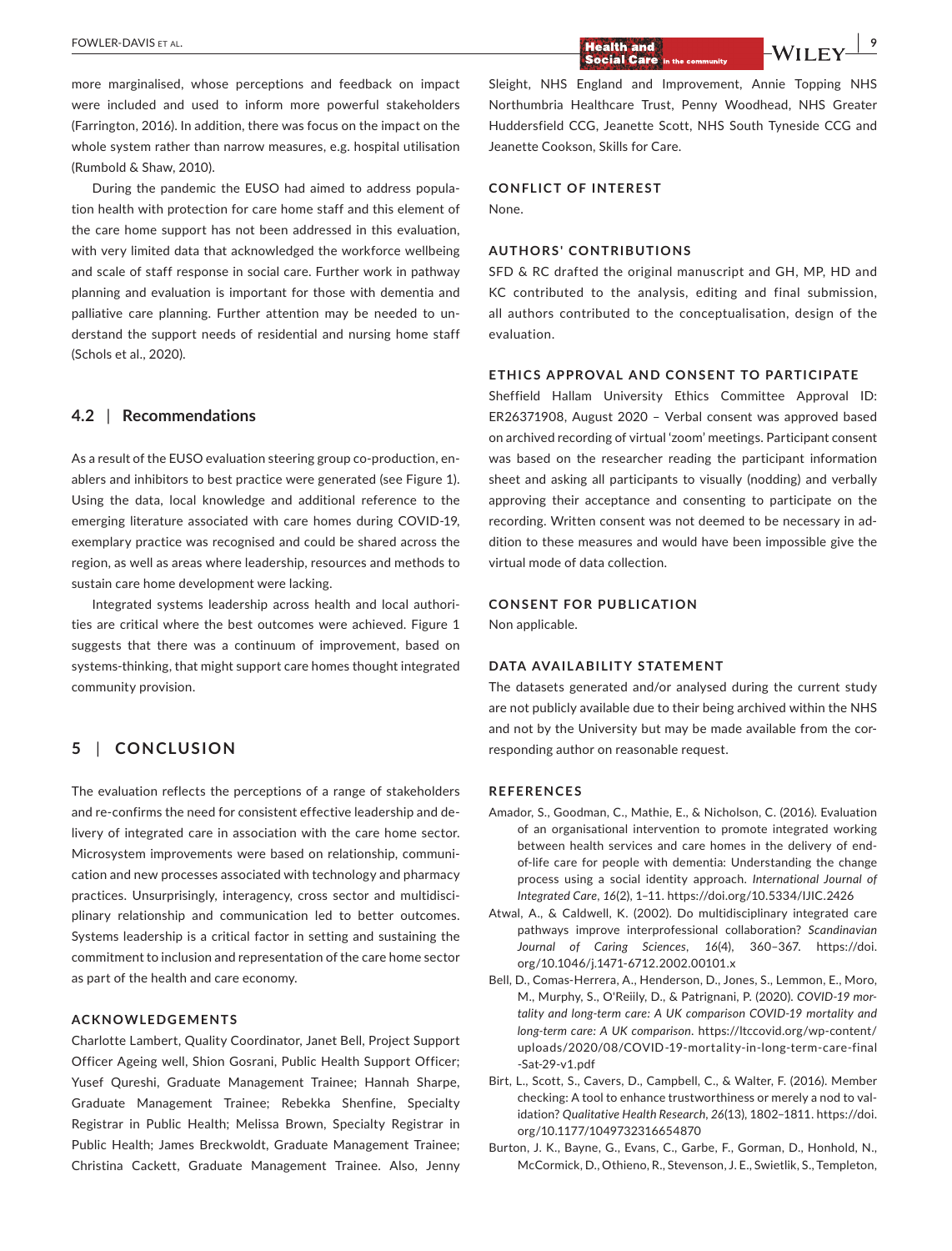**10 | <b>A/II FY Health and 10** *CONTER-DAVIS ET AL.* **Social Care** 

K. E., Tranter, M., Willocks, L., & Guthrie, B. (2020). Evolution and effects of COVID-19 outbreaks in care homes: a population analysis in 189 care homes in one geographical region of the UK. *The Lancet Healthy Longevity*, *1*(1), e21–e31. [https://doi.org/10.1016/](https://doi.org/10.1016/S2666-7568(20)30012-X) [S2666-7568\(20\)30012-X](https://doi.org/10.1016/S2666-7568(20)30012-X)

Bushe, G. R., & Kassam, A. F. (2016). When is appreciative inquiry transformational? *The Journal of Applied Behavioral Science*, *41*(2), 161– 181.<https://doi.org/10.1177/0021886304270337>

Care Quality Commission. (2020). COVID-19 insight: Issue 3. [cqc.org.uk](https://cqc.org.uk)

- Comas-Herrera, A., Fernandez, J. L., Hancock, R., Hatton, C., Knapp, M., McDaid, D., Malley, J., Wistow, G., & Wittenberg, R. (2020). COVID-19: Implications for the support of people with social care needs in England. *Journal of Aging and Social Policy*, *32*(4–5), 365– 372.<https://doi.org/10.1080/08959420.2020.1759759>
- Côté, A., Beogo, I., Abasse, K. S., Laberge, M., Dogba, M. J., & Dallaire, C. (2020). The clinical microsystems approach: Does it really work? A systematic review of organizational theories of health care practices. *Journal of the American Pharmacists Association*, *60*(6), e388–e410. <https://doi.org/10.1016/j.japh.2020.06.013>
- Daly, M. (2020). COVID-19 and care homes in England: What happened and why? *Social Policy & Administration*, *54*(7), 985–998. [https://doi.](https://doi.org/10.1111/spol.12645) [org/10.1111/spol.12645](https://doi.org/10.1111/spol.12645)
- Davies, S. L., Goodman, C., Bunn, F., Victor, C., Dickinson, A., Iliffe, S., Gage, H., Martin, W., & Froggatt, K. (2011). A systematic review of integrated working between care homes and health care services. *BMC Health Services Research*, *11*(1), 320. [https://doi.](https://doi.org/10.1186/1472-6963-11-320) [org/10.1186/1472-6963-11-320](https://doi.org/10.1186/1472-6963-11-320)
- Devi, R., Hinsliff-Smith, K., Goodman, C., & Gordon, A. L. (2020). *The COVID-19 pandemic in UK care homes-revealing the cracks in the system* (Vol. *6*, pp. 58–60).Journal of Nursing Home Research Sciences.
- Didehvar, R., Ehtheshamirad, G., Batty, G., Sage, S., Mullins, S., & Thomas, C.. (2020). A pilot implementation of providing enhanced support to care homes within a primary care network. *Age & Ageing*, *49*.
- Drucker, P. F. (2009). *Managing in a time of great change*. Harvard Business Review Press.
- Farrington, C. J. T. (2016). Co-designing healthcare systems: Between transformation and tokenism. *Journal of the Royal Society of Medicine*, *109*(10), 368–371. [https://doi.org/10.1177/0141076816](https://doi.org/10.1177/0141076816658789) [658789](https://doi.org/10.1177/0141076816658789)
- Fereday, J., & Muir-Cochrane, E. (2006). Demonstrating rigor using thematic analysis: A hybrid approach of inductive and deductive coding and theme development. *International Journal of Qualitative Methods*, *5*(1), 80–92. [https://doi.org/10.1177/1609406906](https://doi.org/10.1177/160940690600500107) [00500107](https://doi.org/10.1177/160940690600500107)
- Gage, H., Dickinson, A., Victor, C., Williams, P., Cheynel, J., Davies, S. L., Iliffe, S., Froggatt, K., Martin, W., & Goodman, C. (2012). Integrated working between residential care homes and primary care: A survey of care homes in England. *BMC Geriatrics*, *12*(1), 71. [https://doi.](https://doi.org/10.1186/1471-2318-12-71) [org/10.1186/1471-2318-12-71](https://doi.org/10.1186/1471-2318-12-71)
- Goodman, C., Dening, T., Gordon, A. L., Davies, S. L., Meyer, J., Martin, F. C., Gladman, J. R. F., Bowman, C., Victor, C., Handley, M., Gage, H., Iliffe, S., & Zubair, M. (2016). Effective health care for older people living and dying in care homes: A realist review. *BMC Health Services Research*, *16*(1).<https://doi.org/10.1186/s12913-016-1493-4>
- Gordon, A. L., Goodman, C., Davies, S. L., Dening, T., Gage, H., Meyer, J., Schneider, J., Bell, B., Jordan, J., Martin, F. C., Iliffe, S., Bowman, C., Gladman, J. R. F., Victor, C., Mayrhofer, A., Handley, M., & Zubair, M. (2018). Optimal healthcare delivery to care homes in the UK: A realist evaluation of what supports effective working to improve healthcare outcomes. *Age and Ageing*, *47*(4), 595. [https://doi.](https://doi.org/10.1093/AGEING/AFX195) [org/10.1093/AGEING/AFX195](https://doi.org/10.1093/AGEING/AFX195)
- Greenhalgh, T., Jackson, C., Shaw, S., & Janamian, T. (2016). Achieving research impact through co-creation in community-based health services: Literature review and case study. *Milbank Quarterly*, *94*(2), 392–429.<https://doi.org/10.1111/1468-0009.12197>
- Iacobucci, G. (2020a). Covid-19: Lack of PPE in care homes is risking spread of virus, leaders warn. *British Medical Journal*, *368*, m1280. <https://doi.org/10.1136/bmj.m1280>
- Iacobucci, G. (2020b). Covid-19: GPs have a fortnight to start organising weekly care home reviews, says NHS. *British Medical Journal*, *369*, m1827. <https://doi.org/10.1136/bmj.m1827>
- Kim, B., Miller, C. J., Elwy, A. R., Holmes, S. K., Coldwell, C. M., & Bauer, M. S. (2017). Staff perceptions implementing interprofessional teambased behavioural healthcare. *Journal of Interprofessional Care*, *31*(3), 360–367. <https://doi.org/10.1080/13561820.2017.1283302>
- Kozlowska, O., Seda Gombau, G., & Rea, R. (2020). Leadership for integrated care: A case study. *Leadership in Health Services*, *33*(2), 125– 146.<https://doi.org/10.1108/LHS-09-2019-0066>
- Lambert, S. D., & Loiselle, C. G. (2008). Combining individual interviews and focus groups to enhance data richness. *Journal of Advanced Nursing*, *62*(2), 228–237. [https://doi.](https://doi.org/10.1111/J.1365-2648.2007.04559.X) [org/10.1111/J.1365-2648.2007.04559.X](https://doi.org/10.1111/J.1365-2648.2007.04559.X)
- Lavender, T., & Chapple, J. (2004). An exploration of midwives' views of the current system of maternity care in England. *Midwifery*, *20*(4), 324–334. <https://doi.org/10.1016/j.midw.2004.01.005>
- Ludema, J. D., & Fry, R. E. (2012). The practice of appreciative inquiry. In P. Reason & H. B. Bradbury (Eds.), *The SAGE handbook of action research* (2nd ed., pp. 280–296). SAGE Publications Ltd. [https://](https://uk.sagepub.com/en-gb/eur/the-sage-handbook-of-action-research/book228865#contents) [uk.sagepub.com/en-gb/eur/the-sage-handbook-of-action-resea](https://uk.sagepub.com/en-gb/eur/the-sage-handbook-of-action-research/book228865#contents) [rch/book228865#contents](https://uk.sagepub.com/en-gb/eur/the-sage-handbook-of-action-research/book228865#contents)
- Marshall, F., Gordon, A. L., Gladman, J. R. F., & Bishop, S. (2020). Care homes, their communities, and resilience in the face of the COVID-19 pandemic: Interim findings from a qualitative study. *MedRxiv – Geriactric Medicine*, *14*. [https://doi.](https://doi.org/10.1101/2020.11.10.20229013) [org/10.1101/2020.11.10.20229013](https://doi.org/10.1101/2020.11.10.20229013)
- NHS. (2020a). *Care homes*. [https://www.wakefieldccg.NHS.uk/home/](https://www.wakefieldccg.NHS.uk/home/patient-in-wakefield/connecting-care/about-connecting-care/connecting-care-programmes/care-homes/) [patient-in-wakefield/connecting-care/about-connecting-care/](https://www.wakefieldccg.NHS.uk/home/patient-in-wakefield/connecting-care/about-connecting-care/connecting-care-programmes/care-homes/) [connecting-care-programmes/care-homes/](https://www.wakefieldccg.NHS.uk/home/patient-in-wakefield/connecting-care/about-connecting-care/connecting-care-programmes/care-homes/)
- ONS. (2020). *Impact of coronavirus in care homes in England*. Office for National Statistics. [https://www.ons.gov.uk/peoplepopulatio](https://www.ons.gov.uk/peoplepopulationandcommunity/healthandsocialcare/conditionsanddiseases/articles/impactofcoronavirusincarehomesinenglandvivaldi/26mayto19june2020) [nandcommunity/healthandsocialcare/conditionsanddiseases/artic](https://www.ons.gov.uk/peoplepopulationandcommunity/healthandsocialcare/conditionsanddiseases/articles/impactofcoronavirusincarehomesinenglandvivaldi/26mayto19june2020) [les/impactofcoronavirusincarehomesinenglandvivaldi/26mayto19j](https://www.ons.gov.uk/peoplepopulationandcommunity/healthandsocialcare/conditionsanddiseases/articles/impactofcoronavirusincarehomesinenglandvivaldi/26mayto19june2020) [une2020](https://www.ons.gov.uk/peoplepopulationandcommunity/healthandsocialcare/conditionsanddiseases/articles/impactofcoronavirusincarehomesinenglandvivaldi/26mayto19june2020)
- Read, J., Jones, N., Fegan, C., Cudd, P., Simpson, E., Mazumdar, S., & Ciravegna, F. (2020). Remote home visit: Exploring the feasibility, acceptability and potential benefits of using digital technology to undertake occupational therapy home assessments. *British Journal of Occupational Therapy*, *83*(10), 648–658. [https://doi.](https://doi.org/10.1177/0308022620921111) [org/10.1177/0308022620921111](https://doi.org/10.1177/0308022620921111)
- Riege, A., & Lindsay, N. (2006). Knowledge management in the public sector: Stakeholder partnerships in the public policy development. *Journal of Knowledge Management*, *10*(3), 24–39. [https://doi.](https://doi.org/10.1108/13673270610670830) [org/10.1108/13673270610670830](https://doi.org/10.1108/13673270610670830)
- Rumbold, B., & Shaw, S. E. (2010). Horizontal and vertical integration in the UK: Lessons from History. *Journal of Integrated Care*, *18*(6), 45– 52.<https://doi.org/10.5042/JIC.2010.0652>
- Scerri, A., Innes, A., & Scerri, C. (2019). Using appreciative inquiry to implement person-centred dementia care in hospital wards. *Dementia*, *18*(1), 190–209. <https://doi.org/10.1177/1471301216663953>
- Schols, J., Poot, E. P., Nieuwenhuizen, N. M., & Achterberg, W. (2020). Dealing with COVID-19 in Dutch nursing homes. *Journal of Nursing Home Research*, *6*, 30–34.<https://doi.org/10.14283/jnhrs.2020.7>
- Smith, C., & Tantum, L. (2017). *System transformation and care homes: A discussion document*. [https://www.good-governance.org.uk/](https://www.good-governance.org.uk/wp-content/uploads/2017/10/System-transformation-and-care-homes-draft-paper.pdf) [wp-content/uploads/2017/10/System-transformation-and-care](https://www.good-governance.org.uk/wp-content/uploads/2017/10/System-transformation-and-care-homes-draft-paper.pdf)[homes-draft-paper.pdf](https://www.good-governance.org.uk/wp-content/uploads/2017/10/System-transformation-and-care-homes-draft-paper.pdf)
- Smith, T., Fowler Davis, S., Nancarrow, S., Ariss, S., & Enderby, P. (2020). Towards a theoretical framework for Integrated Team Leadership (IgTL). *Journal of Interprofessional Care*, *34*(6), 726–736. [https://doi.](https://doi.org/10.1080/13561820.2019.1676209) [org/10.1080/13561820.2019.1676209](https://doi.org/10.1080/13561820.2019.1676209)